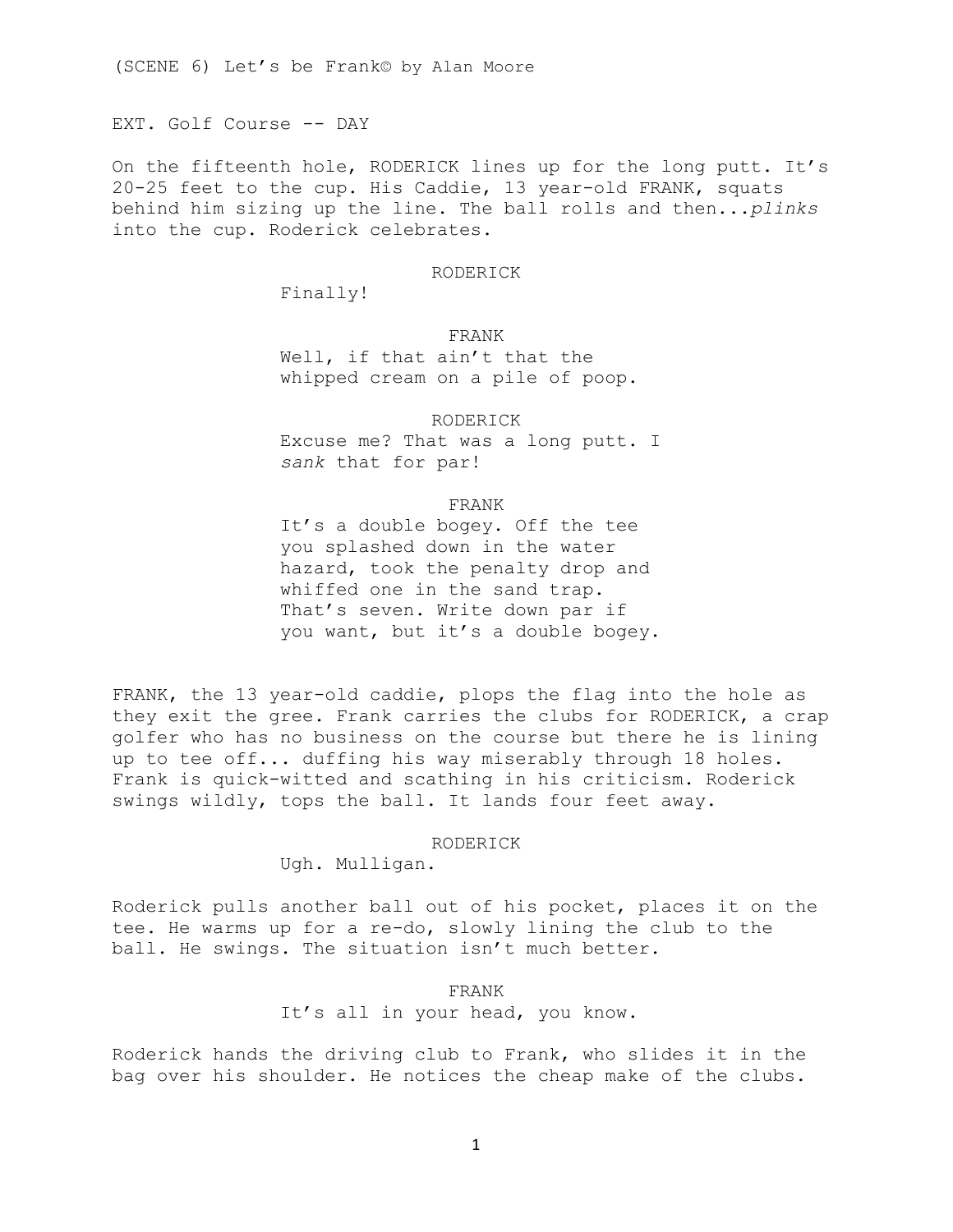RODERICK

Thanks. You do understand that golf is a mental game?

## FRANK

Yeah. You're just thinking too much. At least you don't believe expensive clubs are the answer to your problem. These are pawn shop specials. Right?

#### RODERIC

My problem? Ok Caddie, what's my problem?

Frank carries the bag as they walk toward the ball to set up for the second shot.

### FRANK

Your problem is you're standing too close to the ball.

Roderick nods and accepts the tip as a valid point then... as he walks ahead.

FRANK

That is... you're too close *after* you hit the ball.

# RODERICK

What?

# FRANK

It's just a Caddie joke. Look, you're swimming around in your noggin too much.

Roderick lines up to the ball on the edge of the fairway and he takes a slow wind up...

## RODERICK

Swimming around? I've been playing golf since before you were swimming in your Daddy's --

...and then a big *SWING*. The ball goes hard and to the right.